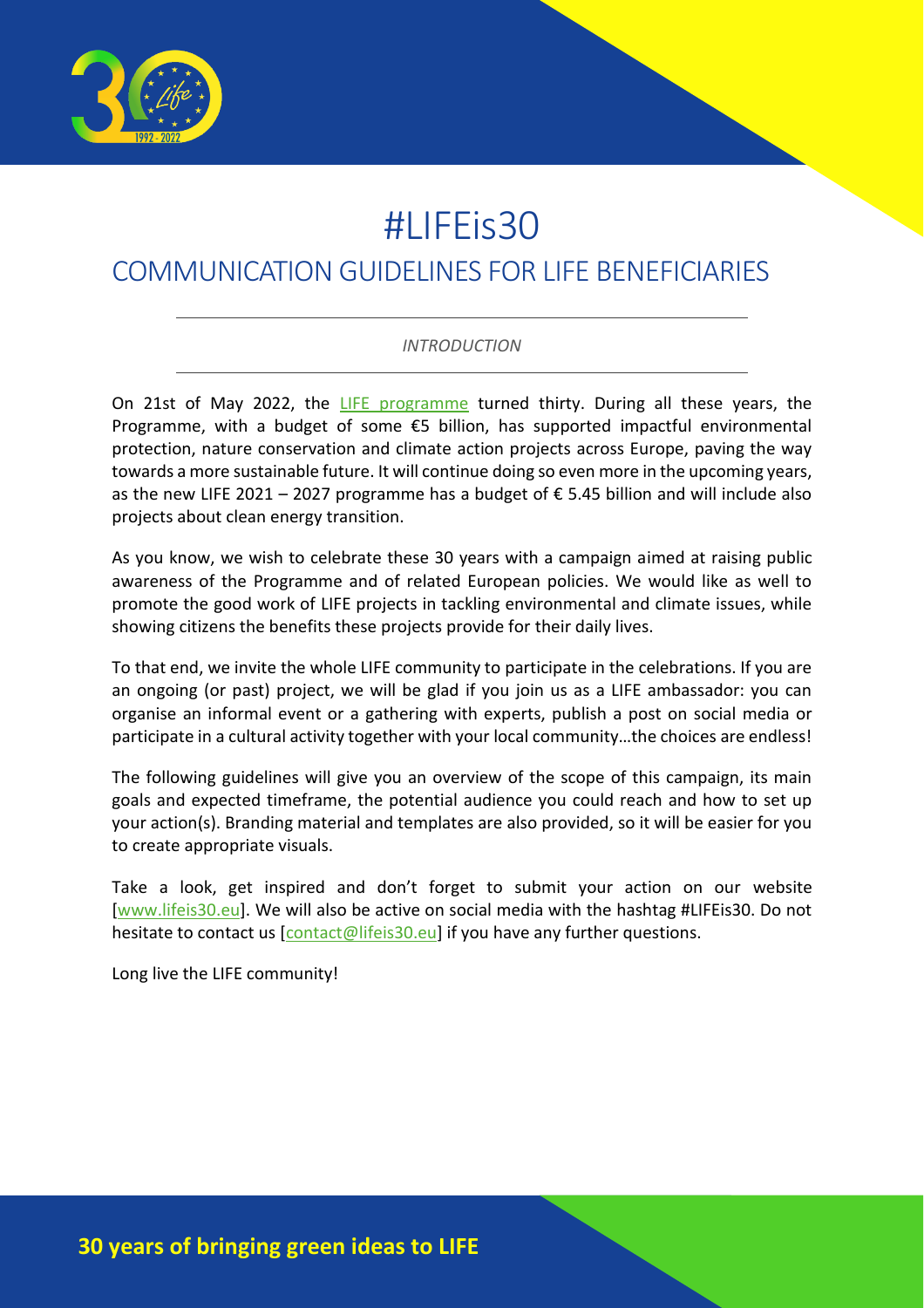

#### WHO CAN TAKE PART?

All current (or past) LIFE beneficiaries that wish to celebrate LIFE's contribution to environmental protection, nature conservation and climate action during the past 30 years. Whether you are a small or a big private company, a research centre or educational institution, an NGO, a public authority... We count on you!

We would also like to involve all kinds of like-minded stakeholders to spread the word about the LIFE  $30<sup>th</sup>$  anniversary. If you work with environmental organisations, are in touch with public authorities, or have contacts of journalists and media at different levels, do not hesitate to share your event/news with them.

#### WHEN DOES THE CELEBRATION TAKE PLACE?

2022 marks the 30<sup>th</sup> anniversary of the [LIFE programme](https://cinea.ec.europa.eu/life_en) and we will be celebrating it all over the year. You can choose the moment that better fits your planning and needs when organising an action to celebrate this landmark. Do not forget that 2022 is also the European [Year of Youth](https://europa.eu/youth/year-of-youth_en) (#EYY2022): take this chance to engage and collaborate with younger generations!

And there are other events you can join! You will find more information about multiplier initiatives across Europe a bit further down in these guidelines.

Are you planning an action? Let us know about it!

*SUBMIT YOUR ACTION AND SHARE IT IN SOCIAL MEDIA*

- 1. Go t[o www.lifeis30.eu](http://www.lifeis30.eu/)
- 2. Click on Submit your action (you can submit more than one but you will need a different email address)
- 3. Fill out the form You will need to provide us with a picture, a link, some key information about your initiative and a contact email
- 4. It will be published on the website in around 24 hours
- 5. Use the link to join the social media campaign and share it with the hashtag #LIFEis30

*HOW TO SET UP AN INITIATIVE WITHIN THE #LIFEIS30 CAMPAIGN?*

The list below is just to give you an idea of all the different options that you have. You can submit just one action or more than one. Remember to have a look at the factsheet to get

## **30 years of bringing green ideas to LIFE**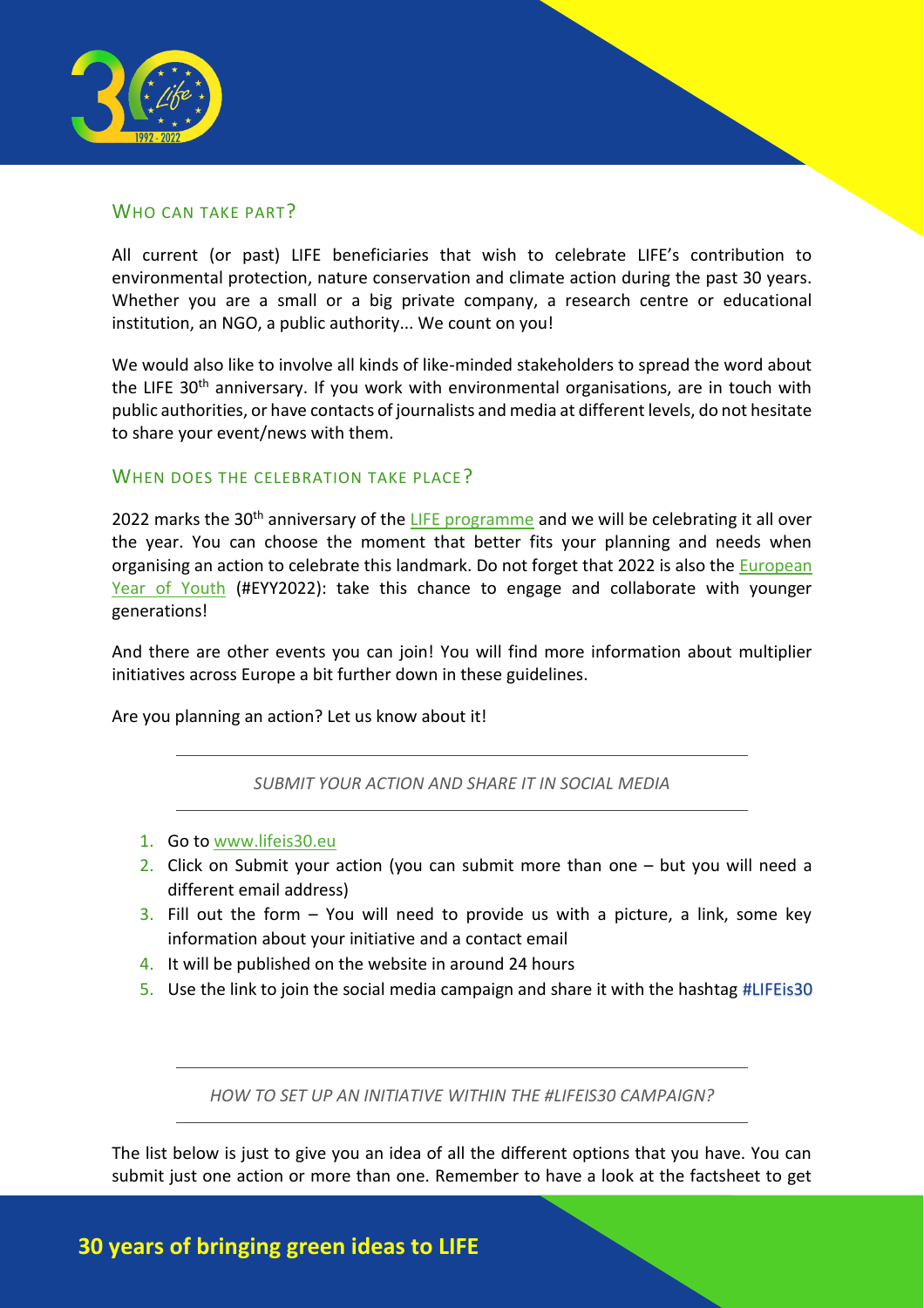

some inspiration, follow the steps (and tips) provided in these guidelines, and share the news about your initiative. But the last point is the most important: Enjoy the celebration!

#### EVENTS

Events are the most direct way to engage with your audience. Have this tips in mind when designing your event:

- Type of events:
	- $\checkmark$  Conferences, workshops, webinars, training sessions, etc.
	- $\checkmark$  Cultural activities: Concerts, festivals, art exhibitions, guided tours...
	- $\checkmark$  Social gatherings: Open days (site visits), debates, meet-ups....
- Event organisation needs to be supported by website content, social media posts, media coverage (press release), etc.
- If you are going to work with external partners, make sure you all work on a joint campaign, including digital, social, video and media content
- Make sure you engage with your audience before, during and ideally after the event. For both online and onsite events you can play a quiz, launch a survey, build together a collective mind-map... For onsite events, you can also make use of the venue to setup spaces for co-creation (e.g. wishes tree)

#### SOCIAL MEDIA POSTS - FACEBOOK, TWITTER, INSTAGRAM, ETC.

Over 50% of Europeans are on social media. These platforms provide a great opportunity to reach out and interact with people.

- Use the celebration hashtag: #LIFEis30, so we can like and share
- Other hashtags such as #LIFEprogramme or #LIFEproject help us follow your activities,
- Do not forget to tag us on social media:



- A combination of a visual element (picture, gif, short video) with a short message and a call to action ("Join us! / Vote! / Visit our website") tends to work quite well
- Adapt your posts as needed: each social media channel has its own characteristics. Twitter, for instance, has a character limitation, so play it wisely
- Tag relevant accounts related to your project to increase post engagement
- Remember, the bigger the audience, the simpler the message. Use plain language and avoid jargon
- Track the performance of your social media content, this is a measure of its success

## **30 years of bringing green ideas to LIFE**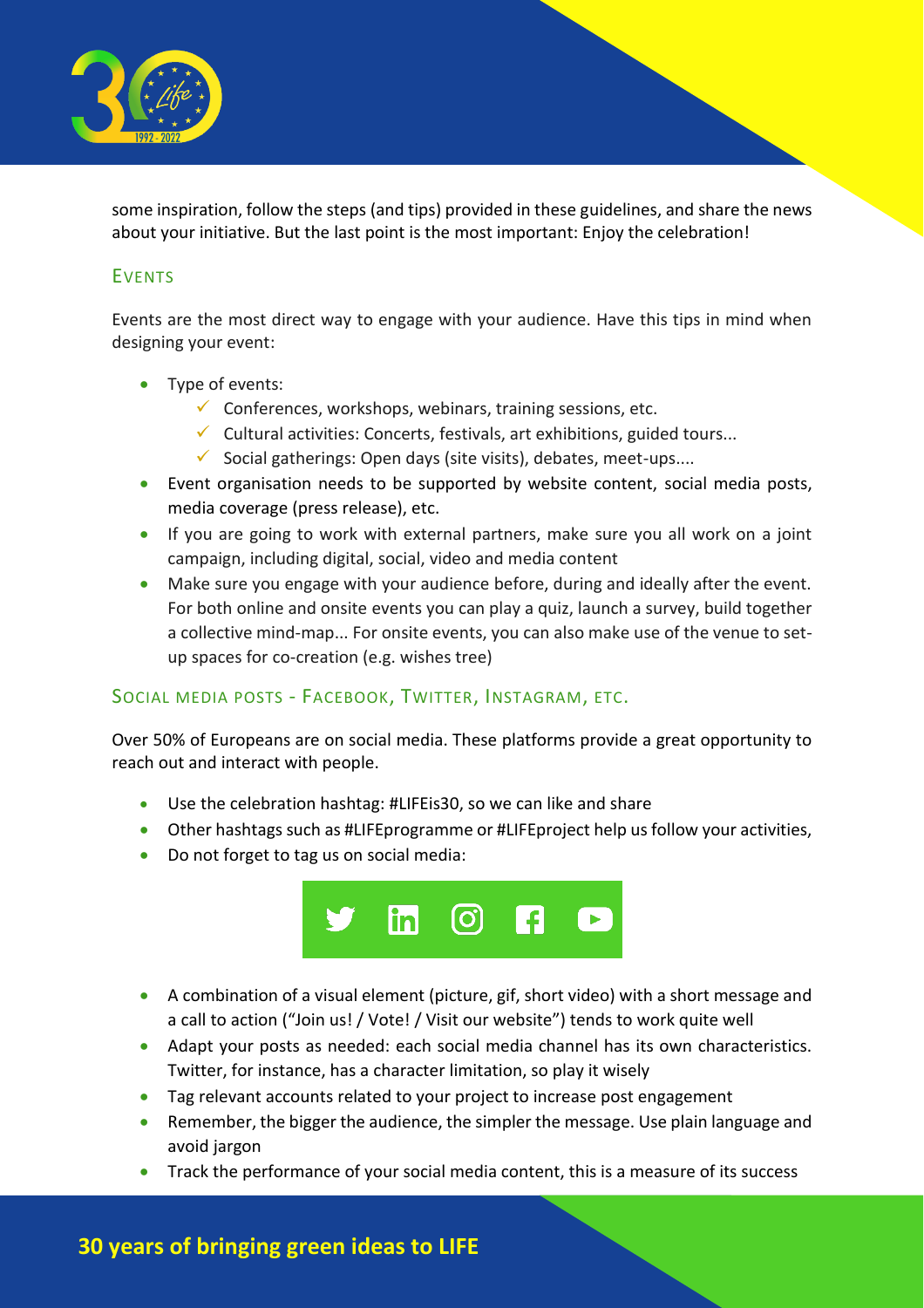

#### VIDEOS - YOUTUBE CHANNEL, SOCIAL MEDIA PLATFORMS

Video is powerful promo material today. Invest some time in developing a good quality video.

- You can use real footage, cartoon animations, self-recorded material…
- There are free online video editors that you can use to easily create video content using your own or stock footage (Windows Video editor, [Canva video editor,](https://www.canva.com/video-editor/) [Kinemaster,](https://www.kinemaster.com/) etc. )
- Use it to drive the traffic towards your YouTube channel: embed the link on your website, share it in your social media channels…
- Make sure you use the right keywords and include a catchy video title and a description
- Encourage people to share your video on social media platforms

#### INCREASE YOUR IMPACT

Classic ways to increase the outreach of your action are:

- Articles, opinions, and other web content: your website should act as the central communication hub
- Newsletters and e-mail campaigning: get your audience informed about what you you planning to do in the context of the #LIFEis30 anniversary. You can use platforms like [Mailchimp,](https://mailchimp.com/) [Sendinblue,](https://www.sendinblue.com/) [Mailerlite](https://www.mailerlite.com/) (do not forget to comply with GDPR)
- Press releases: reach out to journalists or use news distribution services if you have access to any, but a personalised message to a professional interested in the topic tends to be more efficient. Make sure your piece of news matches her/his field of interest and that you are GDPR compliant
- Publications (leaflets, brochures): you can produce a commemorative visual product, but print only when necessary; a digital brochure, flyer or booklet is a better choice for the environment

Besides, every year across Europe there are a number of initiatives that gather international attention towards a range of issues related to environmental protection, nature conservation and/or climate action. Some of them are organised by bodies of the European Union and others by other international organisations working at EU level.

What is important to know is that, on top of their official programme, many of them offer the possibility of registering the so-called "partner" or "side" events. These are delocalised initiatives that are organised by different organisations throughout the continent. In general, they take the shape of an event or a campaign, but there is no specific structure that you need to follow, as long as your initiative and the framework event have common objectives and you follow the submission guidelines.

# **30 years of bringing green ideas to LIFE**